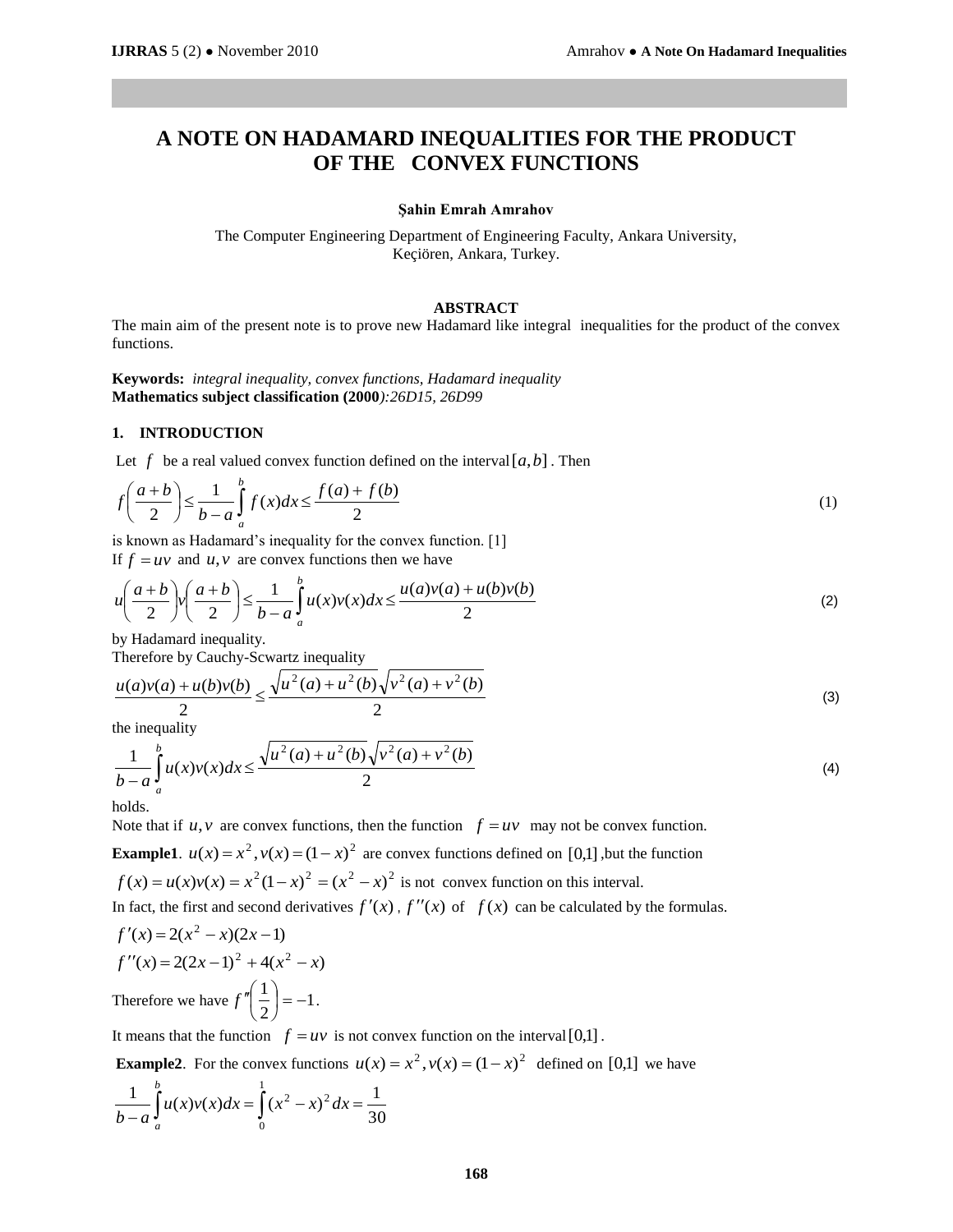$u(1)v(1) = 0.$  $u(0)v(0) = 0,$ Hence the Hadamard inequality

$$
\frac{1}{b-a} \int_{a}^{b} u(x)v(x)dx = \int_{0}^{1} (x^2 - x)^2 dx = \frac{1}{30} \le \frac{u(0)v(0) + u(1)v(1)}{2} = 0
$$

for the non-convex function  $f = uv$  does not hold.. On the other hand, since

$$
u2(0) = 0,
$$
  

$$
u2(1) = 1,
$$
  

$$
v2(0) = 1,
$$

 $v^2(1) = 0$ 

the inequality

the inequality  
\n
$$
\frac{1}{b-a} \int_{a}^{b} u(x)v(x)dx = \int_{0}^{1} (x^2 - x)^2 dx = \frac{1}{30} \le \frac{\sqrt{u^2(0) + u^2(1)} \sqrt{v^2(0) + v^2(1)}}{2} = \frac{1}{2}
$$

holds. It means that although the function  $f = uv$  is no convex function we have that the inequality (4) is true for these functions. Our aim is to investigate the inequality (4) when  $f = uv$  is non-convex function.

### **2. MAIN RESULTS**

Our main result is the following theorem.

**Theorem**. Let *u* and *v* are nonnegative convex functions defined on the interval  $[a,b]$ . Then the inequality (4) holds.

To prove of the theorem we need the following lemma.

**Lemma**. Let *u* is a nonnegative convex function defined on the interval  $[a,b]$ . Then the function  $u^2$  is also convex function on the interval [*a*,*b*]

**Proof.** For arbitrary  $x, y \in [a, b]$  and  $k \in [0,1]$  we have

$$
(u(x)-u(y))^{2} \ge 0
$$
  
\n
$$
u^{2}(x)-2u(x)u(y)+u^{2}(y) \ge 0
$$
  
\n
$$
2u(x)u(y) \le u^{2}(x) + u^{2}(y)
$$
  
\nMultiplying both sides of the inequality (5) by  $k(1-k)$  we get  
\n
$$
2k(1-k)u(x)u(y) \le k(1-k)u^{2}(x) + k(1-k)u^{2}(y)
$$
  
\nTherefore  
\n
$$
2k(1-k)u(x)u(y) \le (k-k^{2})u^{2}(x) + [(1-k)-(1-k)^{2}]u^{2}(y)
$$
  
\nSo  
\n
$$
2k(1-k)u(x)u(y) \le ku^{2}(x) - k^{2}u^{2}(x) + (1-k)u^{2}(y) - (1-k)^{2}u^{2}(y)
$$
  
\nHence  
\n
$$
k^{2}u^{2}(x) + 2k(1-k)u(x)u(y) + (1-k)^{2}u^{2}(y) \le ku^{2}(x) + (1-k)u^{2}(y)
$$
  
\nTherefore  
\n
$$
[ku(x) + (1-k)u(y)]^{2} \le ku^{2}(x) + (1-k)u^{2}(y)
$$
  
\nSince  $u(x)$  is a nonnegative convex function we have  
\n $u(kx + (1-k)y) \le [ku(x) + (1-k)u(y)]^{2}$   
\nFrom (6) and (7) we get  
\n(7)  
\nFrom (6) and (7) we get

From  $(6)$  and  $(7)$  we get